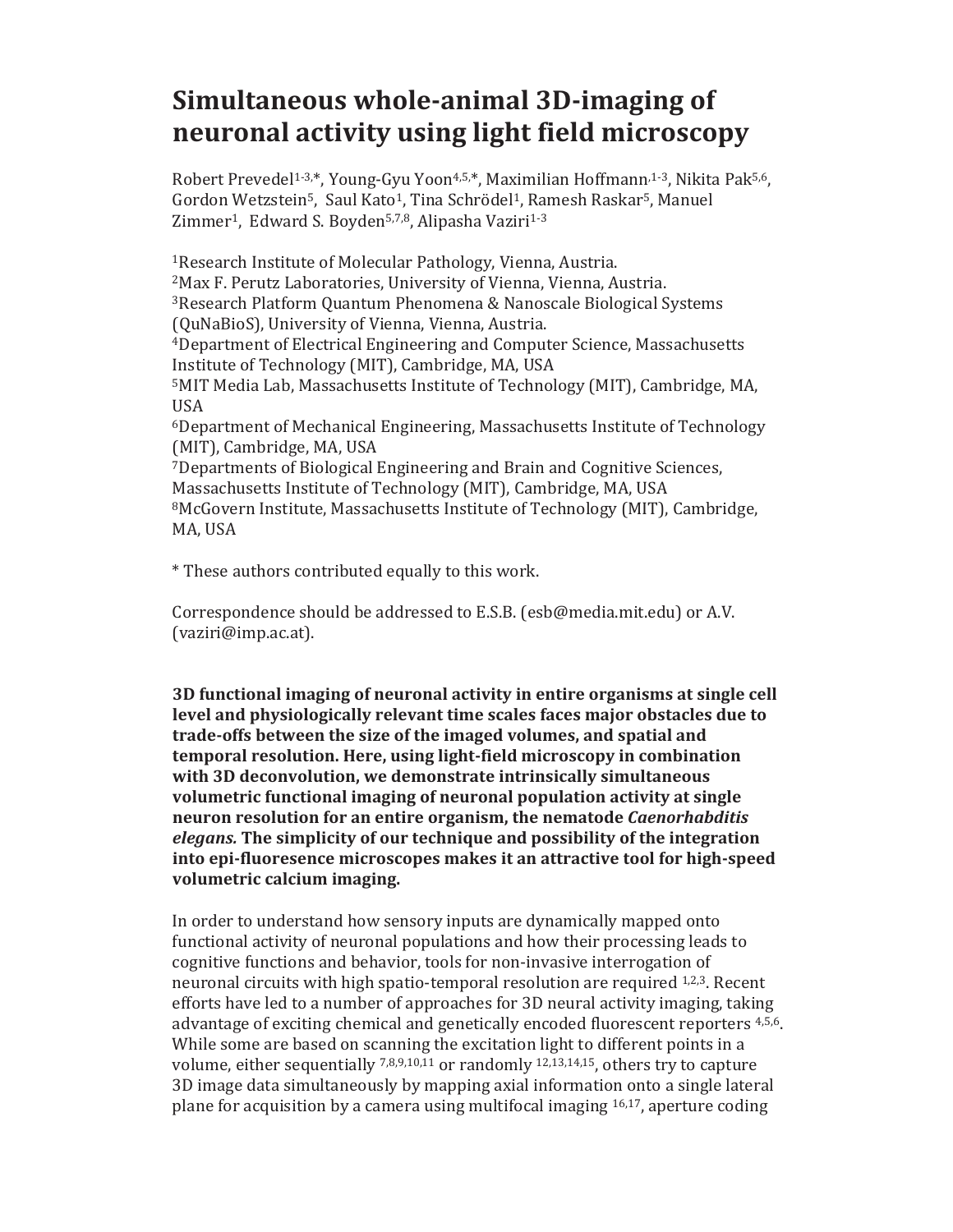18,19,20,21, stereoscopic vision <sup>22</sup>, light-fields <sup>23,24,25,26</sup> or other approaches <sup>27,28,29,30</sup>. The former methods are inherently limited by the time that it takes to scan a desired volume, whereas the latter methods face other types of tradeoffs such as between spatial resolutions and the size of the imaged volume.

Light-field microscopy (LFM) 25 is one of such methods. It has been successfully applied to imaging still and *in-vitro* biological samples 25,26, and also to control light illumination in microscopy <sup>26,27</sup>. However, to date, despite its superb temporal resolution, LFM has not been used for any functional biological imaging. This is because of its reduced spatial resolution compared to standard scanning methods and the inherent trade-off between the spatial and axial resolution as well as axial imaging range 25.

Here, we report that neural systems equipped with calcium sensors can be imaged at volume rates up to 50Hz and with single neuron resolution, using a 3D deconvolution algorithm  $31,32$  applied to LFM. We achieve an effective resolution of  $\sim$ 1.4 $\mu$ m and 2.6 $\mu$ m in the lateral and axial dimensions respectively, inside biological samples, and demonstrate simultaneous recording of neuronal population activity over a field of view of  $\sim$ 350  $\mu$ m x 350  $\mu$ m x 30  $\mu$ m. This is sufficient to capture the dynamics of neurons distributed across the entire nervous system of *Caenorhabditis elegans.* In particular, we show that the activity of the majority of head ganglia neurons together with selected neurons from the ventral cord can be recorded simultaneously. Our light field deconvolution setup can be easily integrated into most commercial epi-fluorescence microscopes and provides a simple and cost-effective addition to these platforms.

A microscope can be converted to a LFM by placing a microlens array at its intermediate image plane (Figure 1a and Methods). The camera sensor behind these microlenses captures different perspectives of the sample from several viewing angles (Figure 1b). The product of angular information, which effectively underlies the axial resolution, and the spatial, orthographic information, is recorded on the image sensor. This leads to an intrinsic trade-off between axial and lateral spatial resolution in LFM that results in a decrease of the latter in most practical situations compared to a standard microscope. However, by exploiting aliasing of the recorded data, computational reconstruction methods based on 3D-deconvolution can effectively reconstruct volumes with improved spatial resolution 31,32 (see Methods and Supplementary Notes for details).

To evaluate the spatial resolution of our light field deconvolution microscope (LFDM) we image sub-diffraction beads and then reconstruct the point-spread function (PSF) of our system (Figure 1b-c). Using LFDM, we find a resolution of  $\sim$ 1.4 $\mu$ m (2.6 $\mu$ m) in the lateral (axial) dimension. To further verify the suitability of LFDM for capturing the activity of individual neurons in *C. elegans*, we image a sample consisting of 6μm-sized fluorescent beads that are randomly distributed in all three dimensions and suspended in agarose. We then directly compare a high resolution, conventional focal stack (taken without microlenses) of this sample (Figure 1d-e) with the deconvolved light-field images from the same beads (Figure 1f-g). The ability to resolve these randomly distributed and evenly fluorescing beads shows that our light-field microscope should also resolve individual neurons in the densely packed head ganglia region of *C. elegans*. In worms the unambiguous segmentation of individual neurons is additionally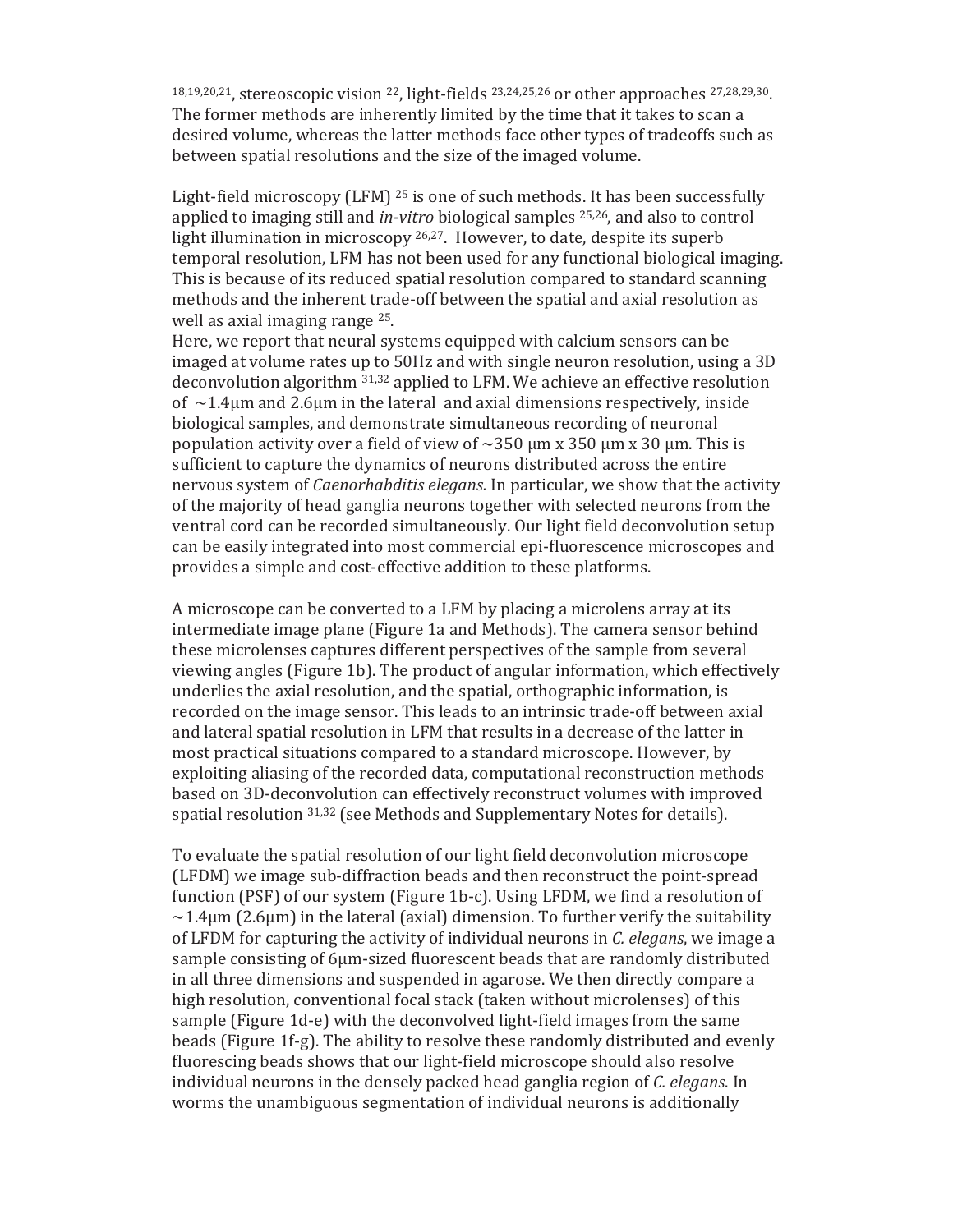facilitated by the nuclear confinement of the  $nls-GCaMP5K Ca<sup>2+</sup>$ -reporter and by exploiting the modulation of fluorescence emission during neuronal activity. This represents a major advantage of our approach as it alleviates the need to additionally employ more complex signal detection and unmixing methods which otherwise would be necessary to obtain single-neuron resolution<sup>33,34</sup>.

In functional imaging experiments of *C. elegans*, we record data over the entire area of our camera sensor, resulting in a field-of-view that spans  $\sim$ 350  $\mu$ m x 350 μm x 30 μm. We can thus image the majority of the worm while maintaining single-neuron resolution (Fig. 2a-c; Supplementary Figure S1 and Supplementary Video 1 - 2). We are able to image the activity of neurons in the brain region surrounding the nerve ring as well as along the ventral cord with sufficient temporal resolution (5Hz). We note that significantly higher volume acquisition speed would be possible given the maximum frame rate of our camera and we demonstrate this by capturing the activity of head ganglia neurons at 50Hz volume rate (see Supplementary Video 3). Such volume rates would be in principle sufficient for future studies involving whole brain imaging of freely moving worms 35. However, since Ca2+-signals in *C. elegans* occur at timescales of up to 1 Hz only, we have chosen longer exposure times and hence slower volume rates of 5Hz in order to benefit from faster time-series reconstruction and to maximize GCaMP signal-to-noise while preventing potential photo-bleaching during recordings. The wide field of view of LFDM and the intrinsic simultaneity of the acquisition allow studying correlation between far-away neurons, which would not be accessible with other  $Ca^{2+}$ -imaging techniques such as multifocal imaging 16,17, which also features simultaneous volume acquisition, but of only  $\sim$ 10-50 times smaller volumes. In our experiments, we observe correlated and anti-correlated activity patterns between the head-ganglia neurons and motor neurons located along the ventral side of the worm, which connect to body wall muscles and are responsible for generating undulatory locomotion (see Fig. 2a-c).

We have also performed experiments in which we record exclusively from brain regions surrounding the nerve ring (Fig. 2d-f, and Supplementary Fig. S1). Imaging smaller field of views (~200x70x30μm) leads to faster volume reconstruction and less artifacts stemming from brightly fluorescent cells, such as coelomocytes. In a typical recording, we are able to resolve up to 74 individual neurons, of which around 30 show pronounced activity over the recording time of 200 seconds (Fig. 2d-f, and Supplementary Fig. S2). These results are comparable to that obtained with other recent demonstrations in whole-brain Ca2+-imaging experiments in *C. elegans* 8*.*

In summary, we have implemented a LFM system and discovered its ability to allow simultaneous volumetric imaging of neuronal population activity at single cell resolution for the entire nervous system of *C. elegans*. This is achieved by light field deconvolution during post-processing which effectively increases the 3D volume resolution. Simultaneous acquisition of the entire volumes eliminates spatio-temporal ambiguity associated with sequentially recorded approaches and decouples temporal resolution from volume size. Resolution in all three dimensions are set by objective and microlens properties, while field of view and acquisition rate are determined by camera chip size and frame rates as well as signal intensity, respectively. LFDM is easy to set-up, cost-effective and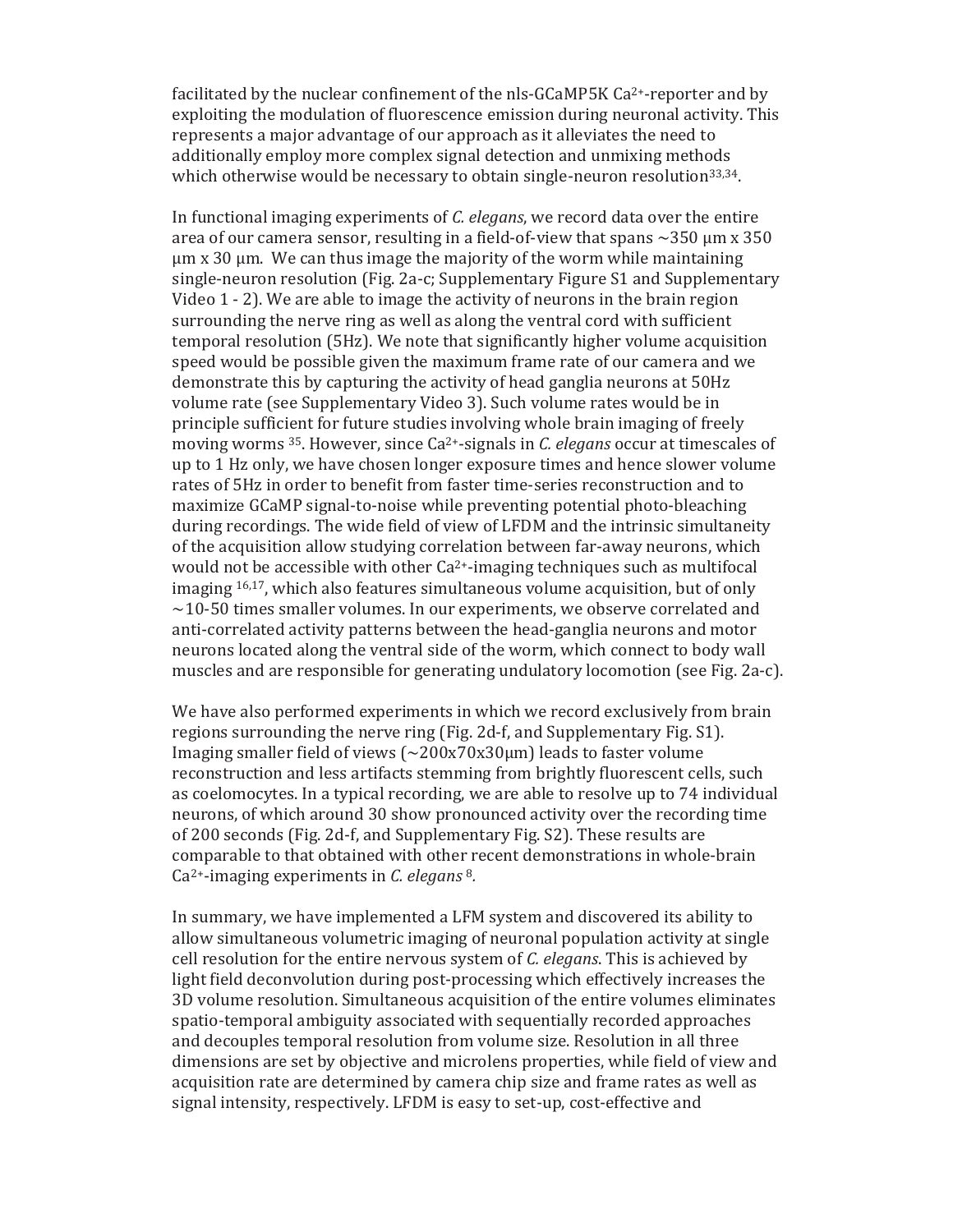compatible with standard microscopes. In addition both the temporal resolution and the size of the field of views that can be imaged, make LFDM an attractive technique for future combination with behavioral studies, where representation and processing of information by an entire nervous system, from sensory input neurons to motor neurons could be investigated. Thus, we expect that this 3D imaging method will find rapid and widespread use within the neuroscience community. Future work will focus on scalability, faster and more efficient computational reconstruction techniques as well as applying the technique to neuronal networks of larger model organisms. Combining this approach with red-shifted Ca<sup>2+</sup>-sensors<sup>36,37,38</sup> as well as techniques such a adaptive optics <sup>39</sup>for aberration correction and imaging at depth in biological tissue <sup>40</sup>promises even more wide-spread applicability of LFDM.

#### **Methods**

The LFM system is appended to an epi-fluorescence microscope (Zeiss, Axiovert 200) equipped with a LED excitation light source (λ=488nm, 300 mW, CoolLED, Andover) and a standard GFP filter set (Zeiss). For the high-speed imaging experiment displayed in Supplementary Video 3, a laser was coupled into the excitation pathway to increase the excitation power needed for the short exposure times (λ=488nm, 25mW, Coherent Inc.). In all imaging experiment, we use a 40x 0.95NA dry objective (Zeiss APOCHROMAT). The microlens array is mounted inside a 5-axis kinematic mount (Thorlabs) to allow fine adjustment of the array orthogonal to the optics axis, which we found crucial for high-quality results. The array is further imaged onto a 5.5 Megapixel (2560x2160 pixels) sCMOS camera (Andor Zyla) utilizing a 1:1 relay macro lens objective (Nikon AF-S 105mm 2.8 G VR IF-ED Micro) (see Fig. 1a). Details on optical design choices and their effect on resolution are discussed in Supplementary Note 1.

To record neuronal activity from *C. elegans*, we load adult worms (one- to fouregg-stage) expressing nls-GCaMP5k under the *punc31*-promoter into a microfluidic channel which is connected to a reservoir containing S-Basal buffer with 5 mM tetramisole, an acetylcholine receptor–specific agonist that mildly paralyzes the animal's muscles to reduce motion 8*.* The worm is placed off the native focal plane and towards the objective using a piezo stepper motor(PI-721, Physik Instrumente GmbH), such that the entire worm is ideally contained in the region spanning -30μm to 0μm. By doing so we exploit the highest resolution of LFDM while avoiding artifacts near the focal plane. When recording from the head region only, the worm's head ganglia are placed at the center of the field of view and excitation is limited to this area by the use of an iris in the excitation pathway. This ensures that brightly fluorescent cells outside the brain region are not excited and thus do not exacerbate the volume reconstruction.

The volume reconstruction itself can be formulated as a tomographic inverse problem 41, where multiple different perspectives of an unknown 3D volume are observed, and linear reconstruction methods—implemented via deconvolution—are employed for computational 3D volume reconstruction. The image formation in light-field microscopes involves diffraction from both the objective and microlenses. Point spread functions for the deconvolution can be computed from vectorial diffraction theory 42. More details are given in Supplementary Note 2.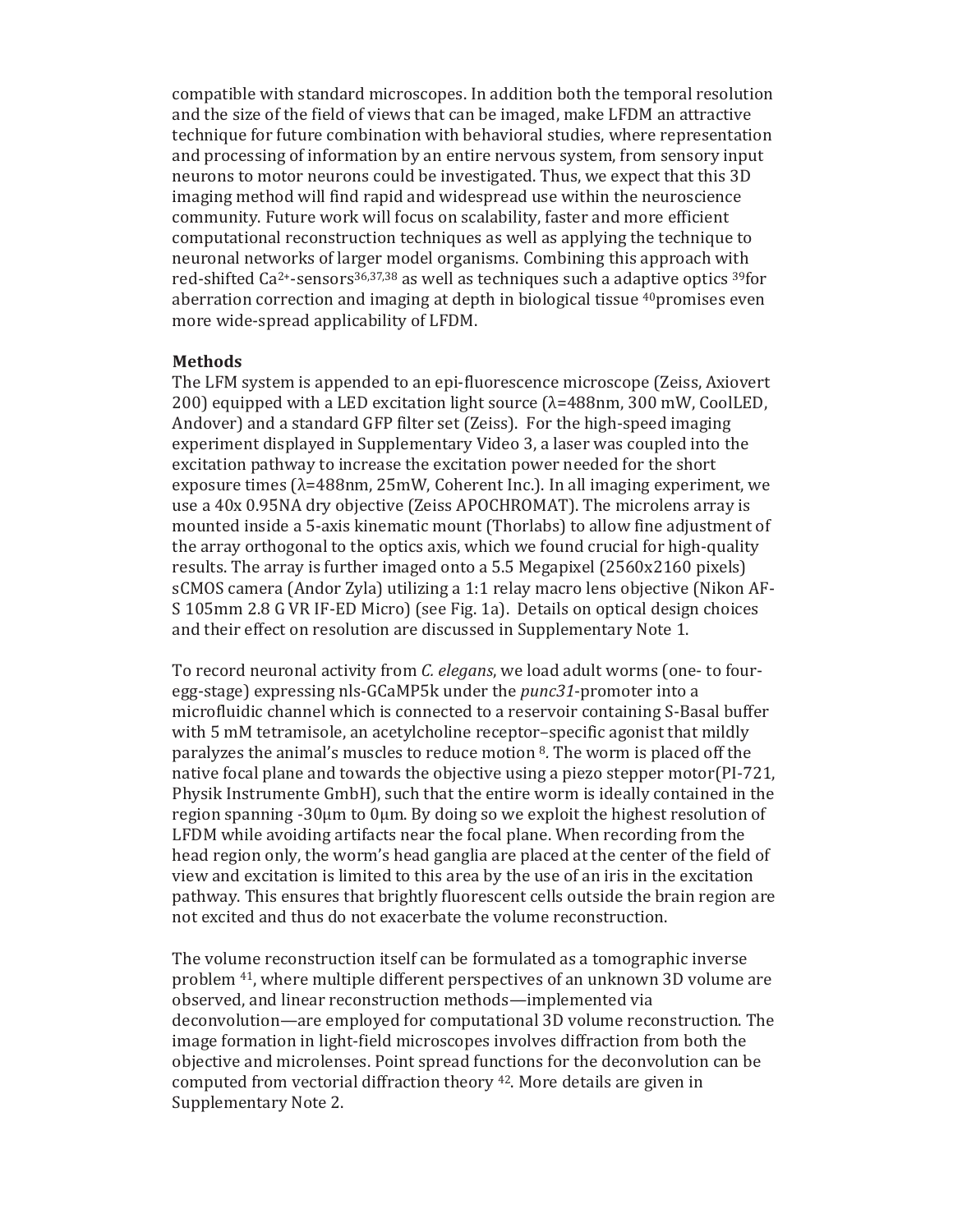After recording of the raw light field images, the digital images are cropped to regions of interest and resampled to contain 15x15 angular light field samples under each lenslet. Two calibration images, one showing the microlenses with collimated rear-illumination and one showing a uniform fluorescent slide, are used for digital image rectification, in which camera pixels are assigned to individual microlenses. Reconstruction of each frame of an image sequence takes between 3 and 20 minutes, depending on the size of the image, number of iterations of the deconvolution algorithm and workstation used. Computational resources are further discussed in Supplementary Note 2.

To extract a fluorescence time series for individual neurons from the raw video movies, we first applied rigid-body motion correction to each individual z plane movie. We then computed a median-intensity projection through time for each motion-corrected z plane movie and used a maxima-finding algorithm to identify areas of peaked intensity in each projection. A circular region of interest (ROI) was created surrounding each intensity peak, and overlapping ROI areas within Z planes were eliminated. ROIs in adjacent Z planes within an x-y distance of 7 pixels were considered to be a component of the same neuron, up to a maximum of 5 planes, and for each neuron at each time point, the brightest 100 pixels of the aggregate of all pixels within the neuron's component ROIs were averaged to produce a single fluorescence value. To extract Δ*F/F*0, we calculated Δ*F/F*0 = 100  $*(F_{(t)}) - F_0$ / $F_0$ , with  $F_0$  being the mean fluorescence intensity of each corrected trace.

#### **ACKNOWLEDGMENTS**

We thank T. Müller, P. Pasierbek, H. Kaplan and M. Molodtsov for technical support and loan of equipment. R.P. acknowledges the VIPS Program of the Austrian Federal Ministry of Science and Research and the City of Vienna as well as the European Commission (Marie Curie, FP7-PEOPLE-2011-IIF). Y.-G.Y. acknowledges the support from Samsung Scholarship. The research leading to these results has received funding from the Vienna Science and Technology Fund (WWTF) project VRG10-11, Human Frontiers Science Program Project RGP0041/2012, Research Platform Quantum Phenomena and Nanoscale Biological Systems (QuNaBioS) and Research Institute of Molecular Pathology (IMP). M.Z. and T.S. received funding from the European Community's Seventh Framework Programme (FP7/2007-2013)/ERC grant agreement no. 281869 – *elegansNeurocircuits.* The IMP is funded by Boehringer Ingelheim.

#### **AUTHOR CONTRIBUTIONS**

R.P. designed microlenses, built the initial imaging system and performed experiments together with M.H. Y.-G.Y. designed and wrote 3D-deconvolution software with contributions from G.W under the guidance of R.R. R.P., Y.-G.Y. and M.H. analyzed data; N.P. implemented and tested LFDM prototype; T.S. and M.Z. designed and contributed NLS-GCaMP5K and the microfluidic device; K.S. wrote analysis software. E.S.B. and A.V. conceived and led project. R.P., Y.-G.Y. and A.V. wrote the manuscript, with input from all authors.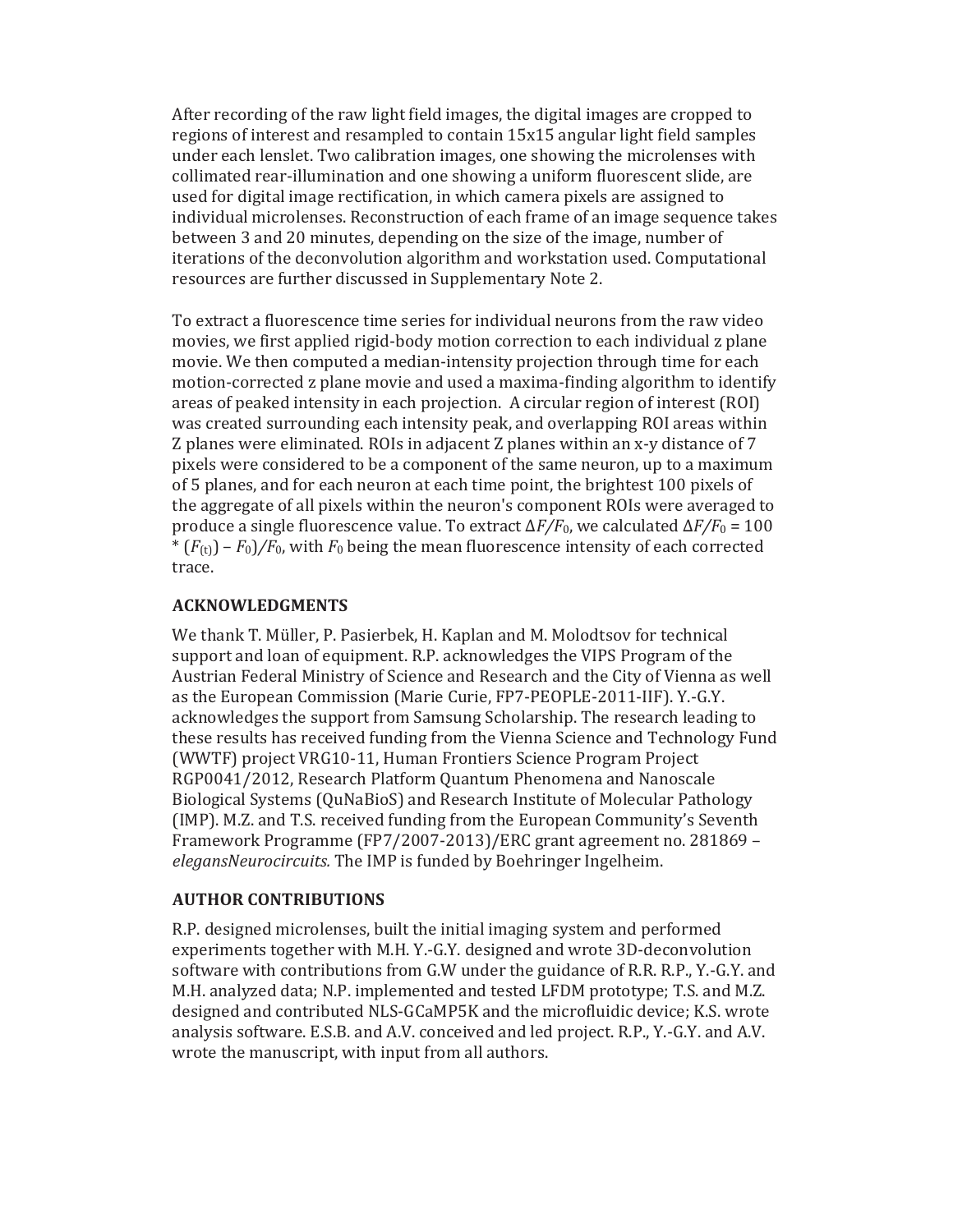# **COMPETING FINANCIAL INTERESTS**

The authors declare no competing financial interests.

# **REFERENCES**

- 1 Alivisatos, A. P. *et al.* The Brain Activity Map Project and the Challenge of Functional Connectomics. *Neuron* **74**, 970-974, doi:10.1016/j.neuron.2012.06.006 (2012).
- <sup>2</sup> Bargmann, C. I. Beyond the connectome: How neuromodulators shape neural circuits. *Bioessays* **34**, 458-465, doi:10.1002/bies.201100185 (2012).
- 3 Marblestone, A. H. *et al.* Physical principles for scalable neural recording. *Front. Comput. Neurosci.* **7**, 34, doi:10.3389/fncom.2013.00137 (2013).
- 4 Stosiek, C., Garaschuk, O., Holthoff, K. & Konnerth, A. In vivo two-photon calcium imaging of neuronal networks. *Proc Natl Acad Sci U S A* **100**, 7319-7324, doi:10.1073/pnas.1232232100 1232232100 [pii] (2003).
- 5 Chen, T.-W. *et al.* Ultrasensitive fluorescent proteins for imaging neuronal activity. *Nature* **499**, 295-300 (2013).
- 6 Cao, G. *et al.* Genetically Targeted Optical Electrophysiology in Intact Neural Circuits. *Cell* **154**, 904-913, doi:10.1016/j.cell.2013.07.027 (2013).
- 7 Denk, W., Strickler, J. H. & Webb, W. W. Two-photon laser scanning fluorescence microscopy. *Science* **248**, 73-76 (1990).
- 8 Schrodel, T., Prevedel, R., Aumayr, K., Zimmer, M. & Vaziri, A. Brain-wide 3D imaging of neuronal activity in Caenorhabditis elegans with sculpted light. *Nature Methods* **10**, 1013-+, doi:10.1038/nmeth.2637 (2013).
- 9 Ahrens, M. B. & Keller, P. J. Whole-brain functional imaging at cellular resolution using light-sheet microscopy. *Nature methods*, doi:10.1038/nmeth.2434 (2013).
- 10 Panier, T. *et al.* Fast functional imaging of multiple brain regions in intact zebrafish larvae using Selective Plane Illumination Microscopy. *Frontiers in neural circuits* **7**, 65, doi:10.3389/fncir.2013.00065 (2013).
- 11 Turaga, D. & Holy, T. E. Organization of Vomeronasal Sensory Coding Revealed by Fast Volumetric Calcium Imaging. *Journal of Neuroscience* **32**, 1612-1621, doi:10.1523/JNEUROSCI.5339-11.2012 (2012).
- 12 Reddy, G. D., Kelleher, K., Fink, R. & Saggau, P. Three-dimensional random access multiphoton microscopy for functional imaging of neuronal activity. *Nat. Neurosci.* **11**, 713-720, doi:10.1038/nn.2116 (2008).
- 13 Salome, R. *et al.* Ultrafast random-access scanning in two-photon microscopy using acousto-optic deflectors. *J. Neurosci. Methods* **154**, 161- 174, doi:10.1016/j.jnemeth.2005.12.010 (2006).
- 14 Katona, G. *et al.* Fast two-photon in vivo imaging with three-dimensional random-access scanning in large tissue volumes. *Nature methods* **9**, 201- 208, doi:10.1038/nmeth.1851 (2012).
- 15 Grewe, B. F., Langer, D., Kasper, H., Kampa, B. M. & Helmchen, F. Highspeed in vivo calcium imaging reveals neuronal network activity with near-millisecond precision. *Nature Methods* **7**, 399-U391 (2010).
- 16 Cheng, A., Goncalves, J. T., Golshani, P., Arisaka, K. & Portera-Cailliau, C. Simultaneous two-photon calcium imaging at different depths with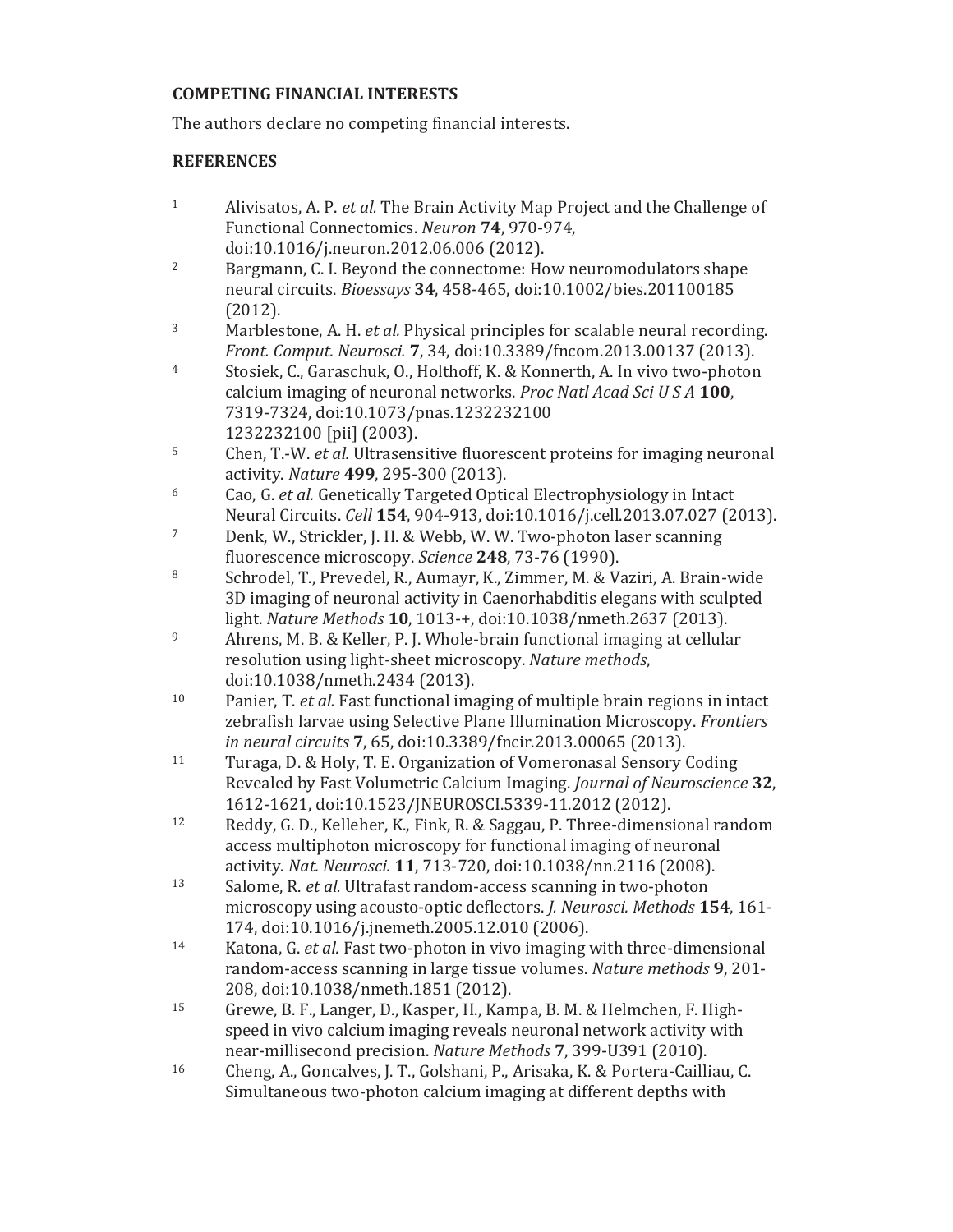spatiotemporal multiplexing. *Nature Methods* **8**, 139-U158, doi:10.1038/nmeth.1552 (2011).

- 17 Abrahamsson, S. *et al.* Fast multicolor 3D imaging using aberrationcorrected multifocus microscopy. *Nature Methods* **10**, 60-U80, doi:10.1038/nmeth.2277 (2013).
- 18 Fenimore, E. E. & Cannon, T. M. CODED APERTURE IMAGING WITH UNIFORMLY REDUNDANT ARRAYS. *Appl. Optics* **17**, 337-347, doi:10.1364/ao.17.000337 (1978).
- 19 Zhou, C. Y., Lin, S., Nayar, S. & Ieee. in *2009 Ieee 12th International Conference on Computer Vision IEEE International Conference on Computer Vision* 325-332 (Ieee, 2009).
- 20 Bando, Y., Chen, B. Y. & Nishita, T. Extracting Depth and Matte using a Color-Filtered Aperture. *ACM Trans. Graph.* **27**, 9, doi:134 10.1145/1409060.1409087 (2008).
- 21 Llull, P. *et al.* Coded aperture compressive temporal imaging. *Optics Express* **21**, 10526-10545, doi:10.1364/oe.21.010526 (2013).
- 22 Horisaki, R., Irie, S., Ogura, Y. & Tanida, J. Three-dimensional information acquisition using a compound imaging system. *Opt. Rev.* **14**, 347-350, doi:10.1007/s10043-007-0347-z (2007).
- 23 Isaksen, A., McMillan, L., Gortler, S. J. & Acm. in *Siggraph 2000 Conference Proceedings Computer Graphics* 297-306 (Assoc Computing Machinery, 2000).
- 24 Ng, R. Fourier slice photography. *ACM Trans. Graph.* **24**, 735-744, doi:10.1145/1073204.1073256 (2005).
- 25 Levoy, M., Ng, R., Adams, A., Footer, M. & Horowitz, M. Light field microscopy. *ACM Trans. Graph.* **25**, 924-934, doi:10.1145/1141911.1141976 (2006).
- 26 Levoy, M., Zhang, Z. & McDowall, I. Recording and controlling the 4D light field in a microscope using microlens arrays. *J. Microsc..* **235**, 144-162 (2009).
- 27 Levoy, M. *et al.* Synthetic aperture confocal imaging. *ACM Trans. Graph.* **23**, 825-834, doi:10.1145/1015706.1015806 (2004).
- 28 Horisaki, R., Xiao, X., Tanida, J. & Javidi, B. Feasibility study for compressive multi-dimensional integral imaging. *Optics Express* **21**, 4263- 4279 (2013).
- 29 Piponnier, M. *et al.* Three-dimensional imaging using continuously selfimaging gratings. *Opt. Lett.* **38**, 4058-4061, doi:10.1364/ol.38.004058 (2013).
- 30 Quirin, S., Peterka, D. S. & Yuste, R. Instantaneous three-dimensional sensing using spatial light modulator illumination with extended depth of field imaging. *Optics Express* **21**, 16007-16021, doi:10.1364/oe.21.016007 (2013).
- 31 Agard, D. A. OPTICAL SECTIONING MICROSCOPY CELLULAR ARCHITECTURE IN 3 DIMENSIONS. *Annual Review of Biophysics and Bioengineering* **13**, 191-219 (1984).
- 32 Broxton, M. *et al.* Wave optics theory and 3-D deconvolution for the light field microscope. *Optics Express* **21**, 25418-25439, doi:10.1364/oe.21.025418 (2013).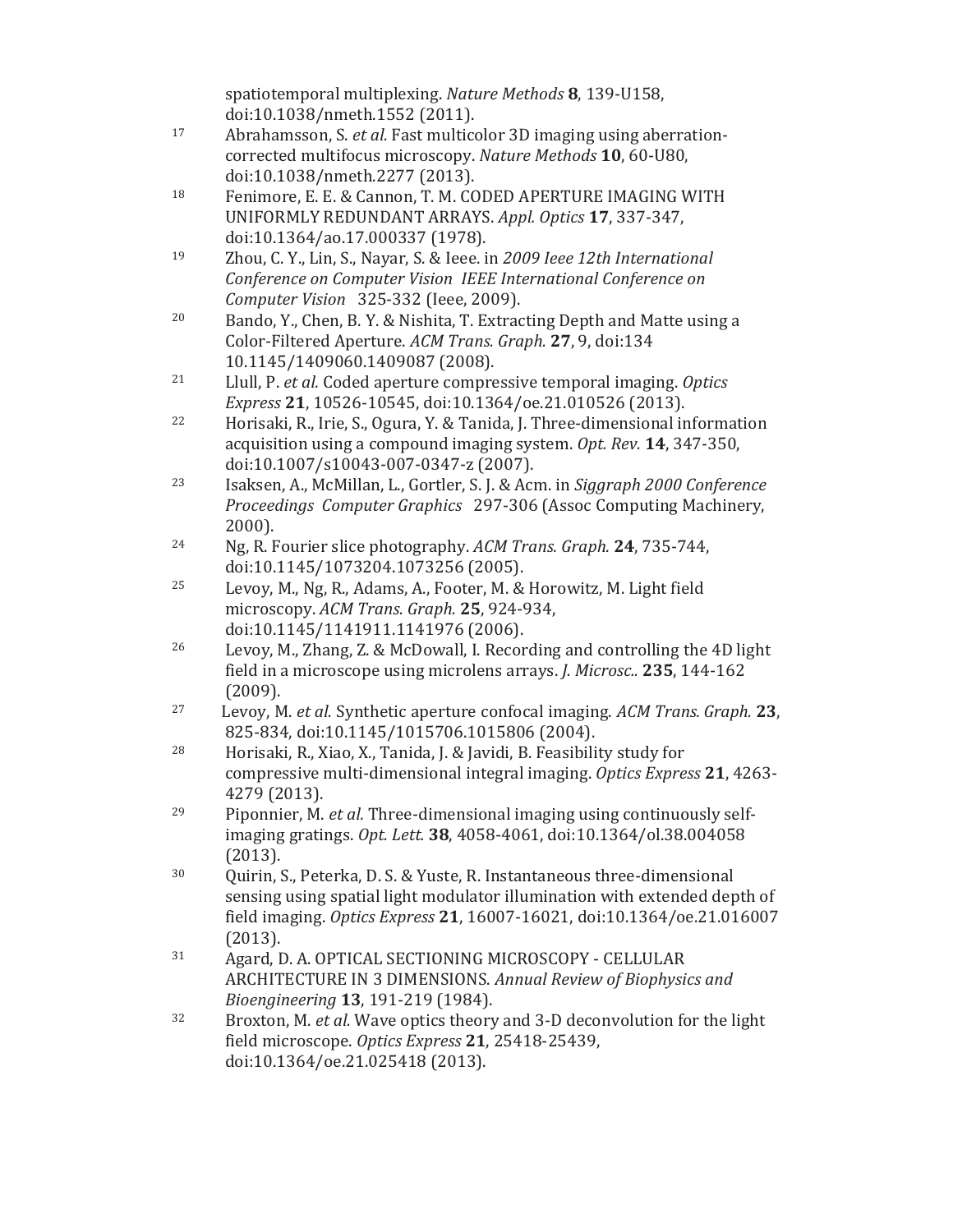- 33 Vogelstein, J. T. *et al.* Spike Inference from Calcium Imaging Using Sequential Monte Carlo Methods. *Biophys. J.* **97**, 636-655, doi:10.1016/j.bpj.2008.08.005 (2009).
- 34 Mukamel, E. A., Nimmerjahn, A. & Schnitzer, M. J. Automated Analysis of Cellular Signals from Large-Scale Calcium Imaging Data. *Neuron* **63**, 747- 760, doi:10.1016/j.neuron.2009.08.009 (2009).
- 35 Faumont, S. *et al.* An Image-Free Opto-Mechanical System for Creating Virtual Environments and Imaging Neuronal Activity in Freely Moving Caenorhabditis elegans. *PLoS One* **6**, 12, doi:e24666 10.1371/journal.pone.0024666 (2011).
- 36 Ohkura, M., Sasaki, T., Kobayashi, C., Ikegaya, Y. & Nakai, J. An Improved Genetically Encoded Red Fluorescent Ca2+ Indicator for Detecting Optically Evoked Action Potentials. *PLoS One* **7**, 7, doi:e39933 10.1371/journal.pone.0039933 (2012).
- 37 Akerboom, J. *et al.* Genetically encoded calcium indicators for multi-color neural activity imaging and combination with optogenetics. *Frontiers in Molecular Neuroscience* **6**, doi:10.3389/fnmol.2013.00002 (2013).
- 38 Wu, J. H. *et al.* Improved Orange and Red Ca2+ Indicators and Photophysical Considerations for Optogenetic Applications. *ACS Chem. Neurosci.* **4**, 963-972, doi:10.1021/cn400012b (2013).
- 39 Booth, M. J. Adaptive optics in microscopy. *Philos. Trans. R. Soc. A-Math. Phys. Eng. Sci.* **365**, 2829-2843, doi:10.1098/rsta.2007.0013 (2007).
- 40 Ntziachristos, V. Going deeper than microscopy: the optical imaging frontier in biology. *Nature Methods* **7**, 603-614, doi:10.1038/nmeth.1483 (2010).
- 41 Kak, A. C. & Slaney, M. Principles of Computerized Tomographic Imaging. *Classics in Applied Mathematics* **ISBN: 978-0-89871-494-4** (2001).
- 42 Gu, M. Advanced Optical Imaging Theory *Springer* **ISBN-10: 981402130X**  (1999).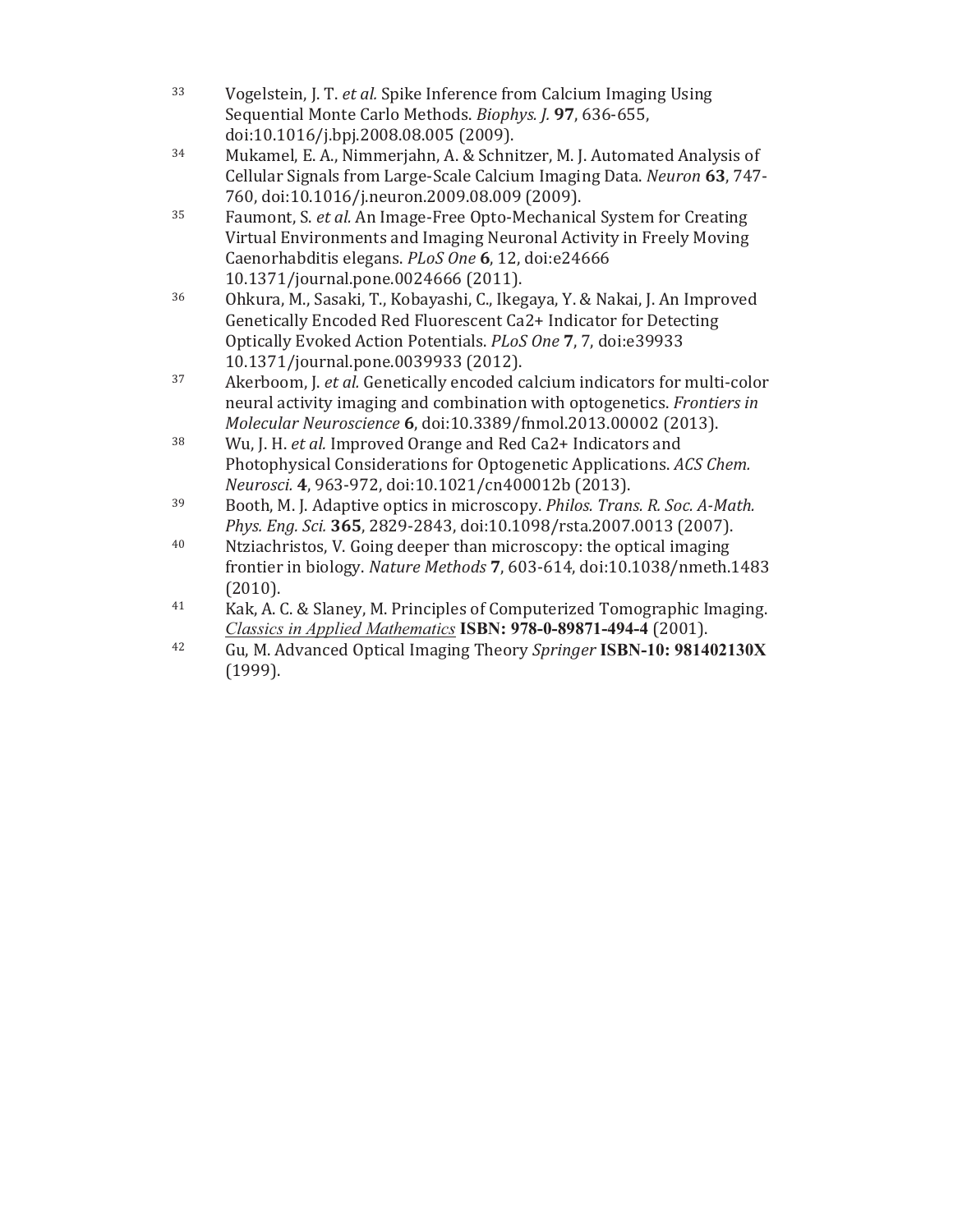Figure 1: Light field deconvolution microscopy (LFDM). (a) A microlens array is appended to the camera port of a standard wide-field microscope. The lens array  $\mu$  (pitch 150 $\mu$ m, focal length 3mm, OKO Tech) is placed in the primary image plane of the fluorescence microscope. The array itself is imaged with a 1:1 relay lens system onto the chip of a sCMOS camera. See Methods for details. The inset shows a close-up picture of the microlens array. (b) The point spread function (PSF) of a sub-diffraction sized bead located at z=7.5μm off the focal plane, as seen through the microlens array. Scale bar 150μm in (a-b). c) Axial (*xz*) PSF at z=7.5μm, reconstructed using LFDM, and corresponding x- as well as z-profiles, showing lateral and axial resolution, respectively. Scale bar 3μm. (d) Maximumintensity projection of a deconvolved wide-field focal stack taken without microlenses. The sample consists of 6μm-sized fluorescent beads in agarose, mimicking the distribution of neurons in *C. elegans*. (e) Zoom-in of highlighted area, with *xz*- as well as *yz*-section maximum-intensity projections. The individual beads are well resolved in this image. (e,f) Corresponding volume of the same beads, 4-28μm off the focal plane, reconstructed via 15 iterations of light field deconvolution algorithm. Although the fluorescence of some lower lying beads is faintly visible, individual beads can still be well resolved. Scale bar  $10 \mu m$  in  $(d-g)$ .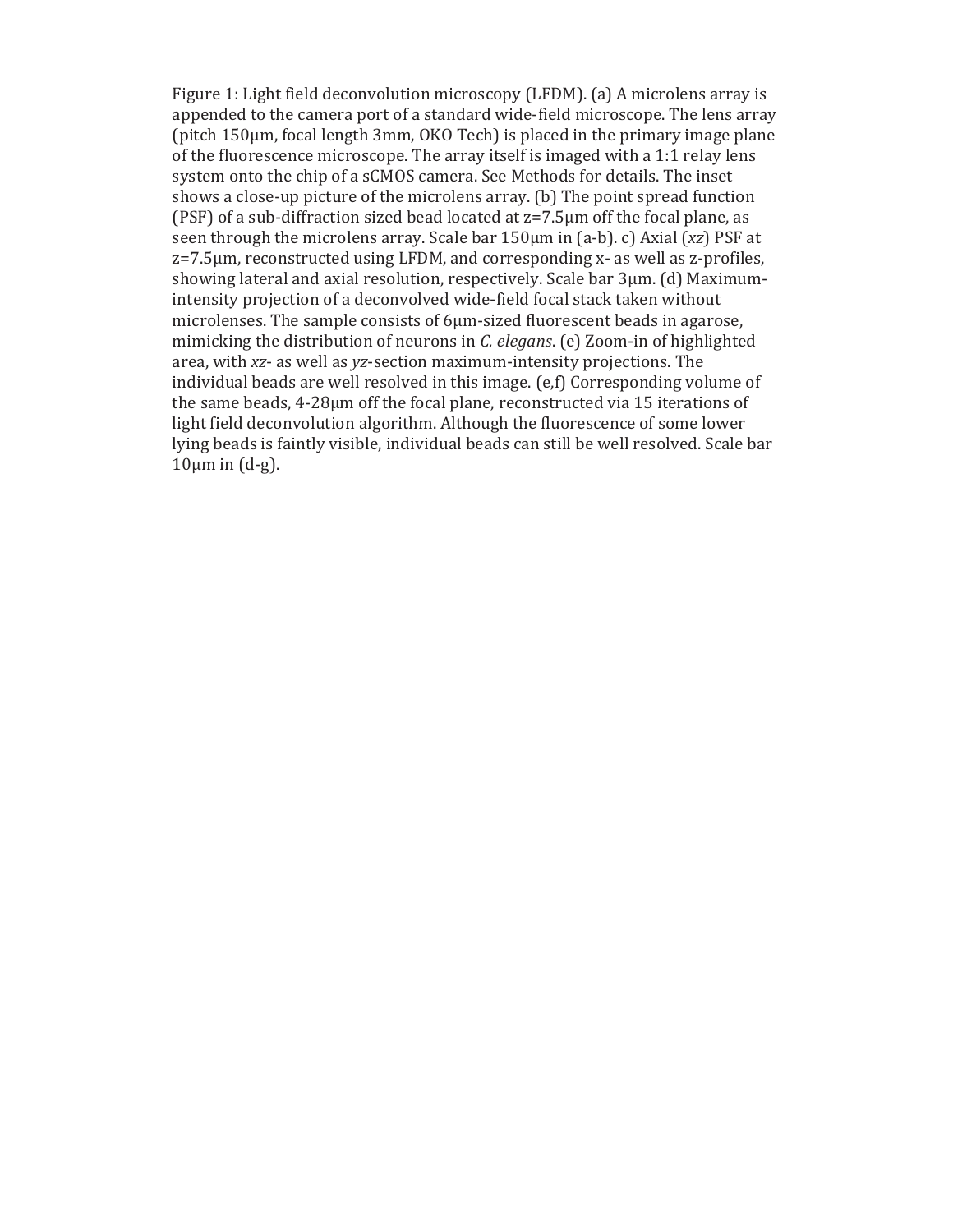Figure 2: Whole animal Ca2+-imaging of *Caenorhabditis elegans* using light field microscopy. (a) Wide-field image of the worm inside a microfluidic poly(dimethylsiloxane) (PDMS) device used to immobilise the worm. Head is at bottom right. (b) Maximum intensity projection (MIP) of light field deconvolved image (15 iterations) containing 14 distinct z planes. The majority of the worm and its nervous system are clearly visible, including the head ganglia (at bottom right) as well as the ventral cord. Scale bar  $50\mu$ m. (c) Ca<sup>2+</sup>-intensity traces  $(\Delta F/F_0)$  of NLS-GCaMP5K fluorescence of selected neurons in the ventral cord and head region, as indicated by colored arrows and numbers in (b), and imaged volumetrically at 5 Hz for 200 seconds. Also see Supplementary Video 1. (d) Zoom of the brain region, with MIP of *xy* plane as well as *xz* and *yz* cross-sections indicated by the dashed lines. Single neurons are well resolved. Scale bar 10μm. See also Supplementary Figure S1 and Supplementary Video 2. (e) Individual z planes of typical recording of the worm's brain, reconstructed from a single camera exposure (for higher resolution figure and neuron IDs, see Supplementary Fig. S2). In this recording, the worm's center was placed at the focal plane of the objective. Scale bar 50μm. (f) Activity of all 74 neurons identified in (e), also see Supplementary Video 4. Each row shows a time-series heat map. Color indicates percent fluorescence changes  $(\Delta F/F_0)$ ; scaling is indicated by the color bar on the right. The x-axis in (f) represents elapsed recording time while the y axis shows individual neurons (see Supplementary Fig. S2 for neuron IDs).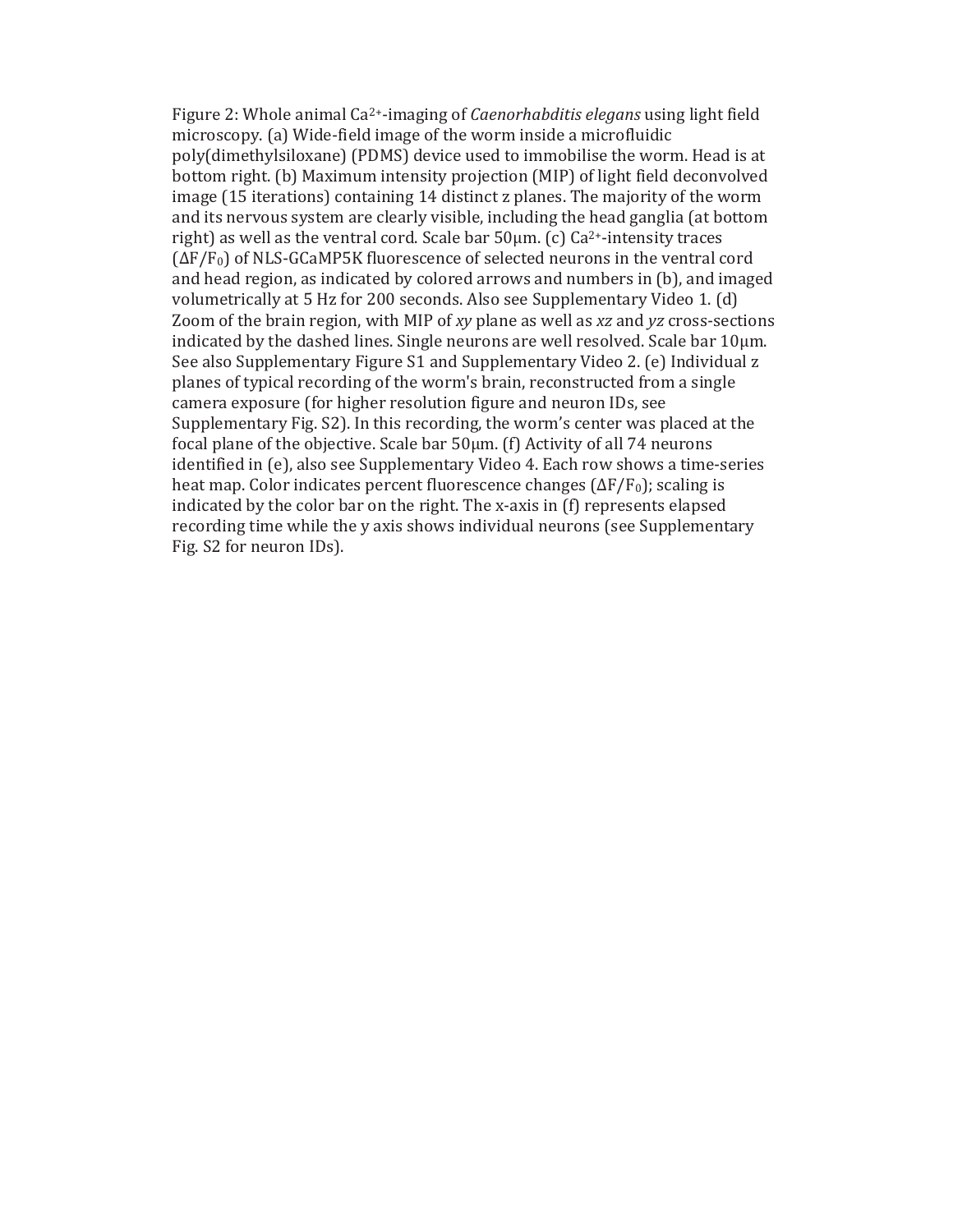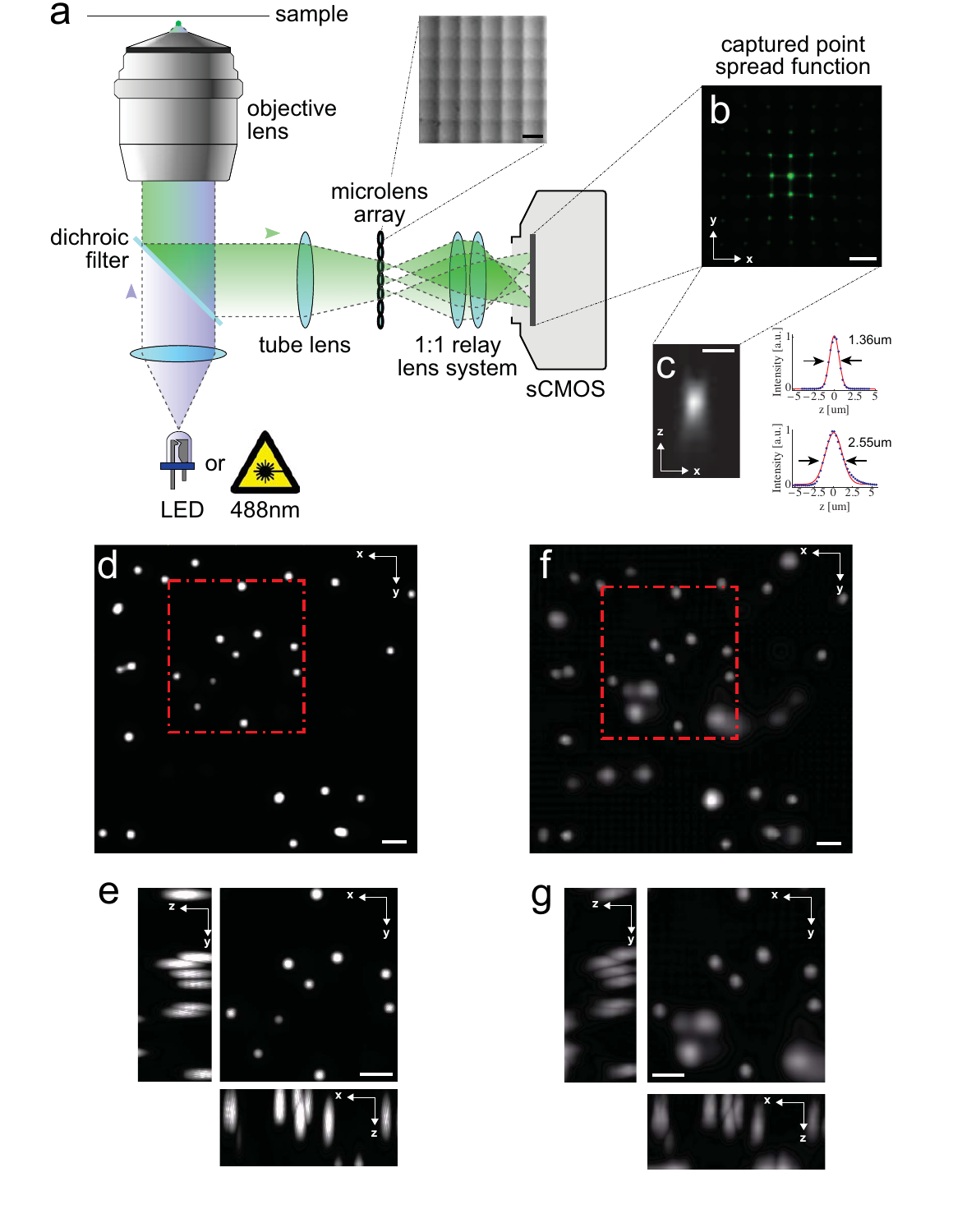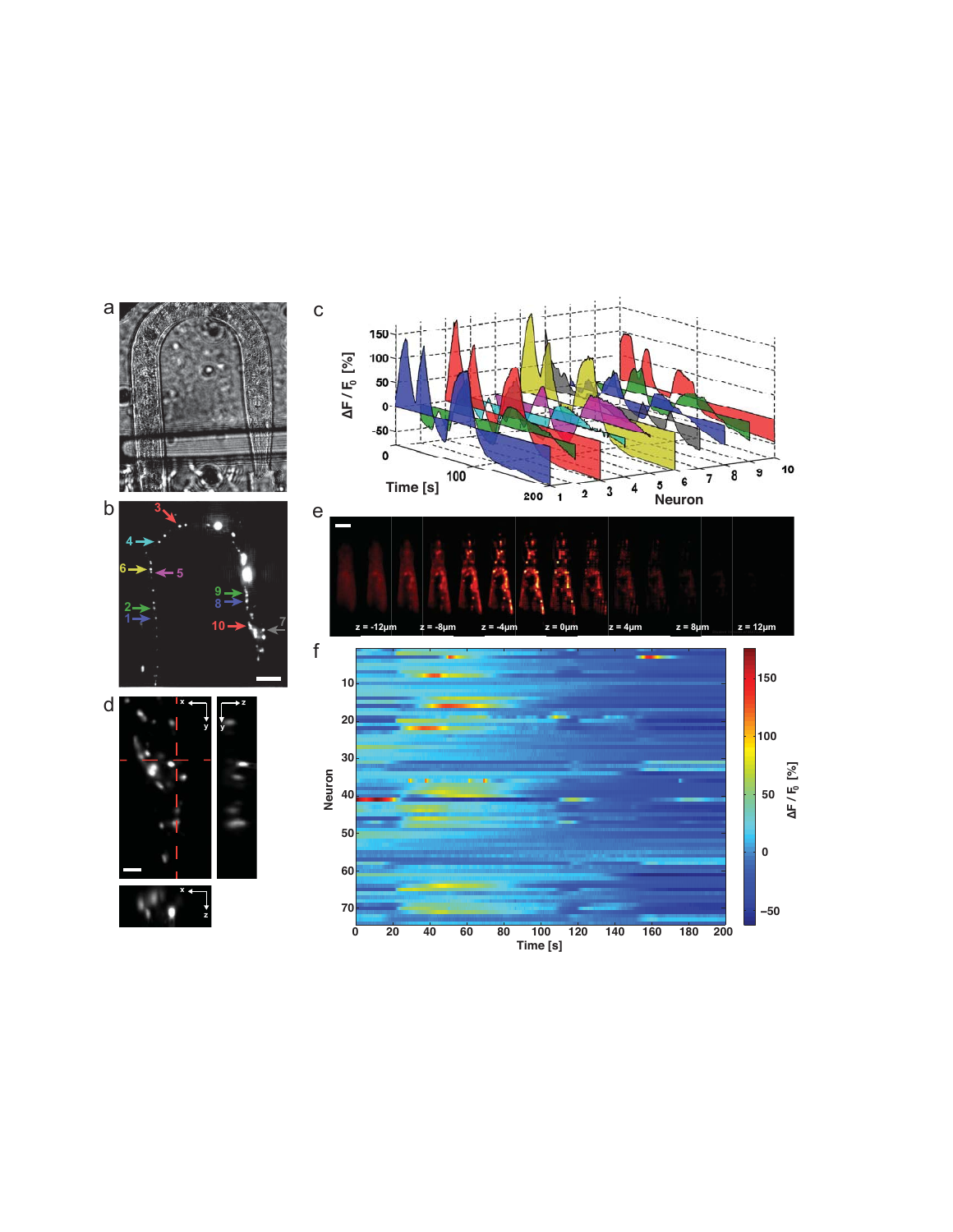# **Supplementary Information**

# **Simultaneous whole-animal 3D-imaging of neuronal activity using light field microscopy**

Robert Prevedel<sup>1-3,\*</sup>, Young-Gyu Yoon<sup>4,5,\*</sup>, Maximilian Hoffmann<sup>,1-3</sup>, Nikita Pak<sup>5,6</sup>, Gordon Wetzstein<sup>5</sup>, Saul Kato<sup>1</sup>, Tina Schrödel<sup>1</sup>, Ramesh Raskar<sup>5</sup>, Manuel Zimmer<sup>1</sup>, Edward S. Boyden<sup>5,7,8</sup>, Alipasha Vaziri<sup>1-3</sup>

1Research Institute of Molecular Pathology, Vienna, Austria. 2Max F. Perutz Laboratories, University of Vienna, Vienna, Austria. 3Research Platform Quantum Phenomena & Nanoscale Biological Systems (QuNaBioS), University of Vienna, Vienna, Austria. 4Department of Electrical Engineering and Computer Science, Massachusetts Institute of Technology (MIT), Cambridge, MA, USA 5MIT Media Lab, Massachusetts Institute of Technology (MIT), Cambridge, MA, USA 6Department of Mechanical Engineering, Massachusetts Institute of Technology (MIT), Cambridge, MA, USA 7Departments of Biological Engineering and Brain and Cognitive Sciences, Massachusetts Institute of Technology (MIT), Cambridge, MA, USA 8McGovern Institute, Massachusetts Institute of Technology (MIT), Cambridge, MA, USA

\* These authors contributed equally to this work.

Correspondence should be addressed to E.S.B. (esb@media.mit.edu) or A.V. (vaziri@imp.ac.at).

# **Supplementary Information**

**Supplementary Note 1** Optical design choices and their effect on resolution in 3D deconvolution light field microscopy.

**Supplementary Note 2** Volume reconstruction for 3D-deconvolution light field microscopy and computing requirements.

# **Supplementary Figures**

**Supplementary Figure S1.** Whole-animal Ca2+-imaging of *C. elegans*.

**Supplementary Figure S2.** High-resolution images of Fig. 2e and Fig. 2f indicating Neuron ID numbers in z-planes and heatplot map of neuronal activity of all neurons.

**Supplementary video legends.** 

**Supplementary software description.**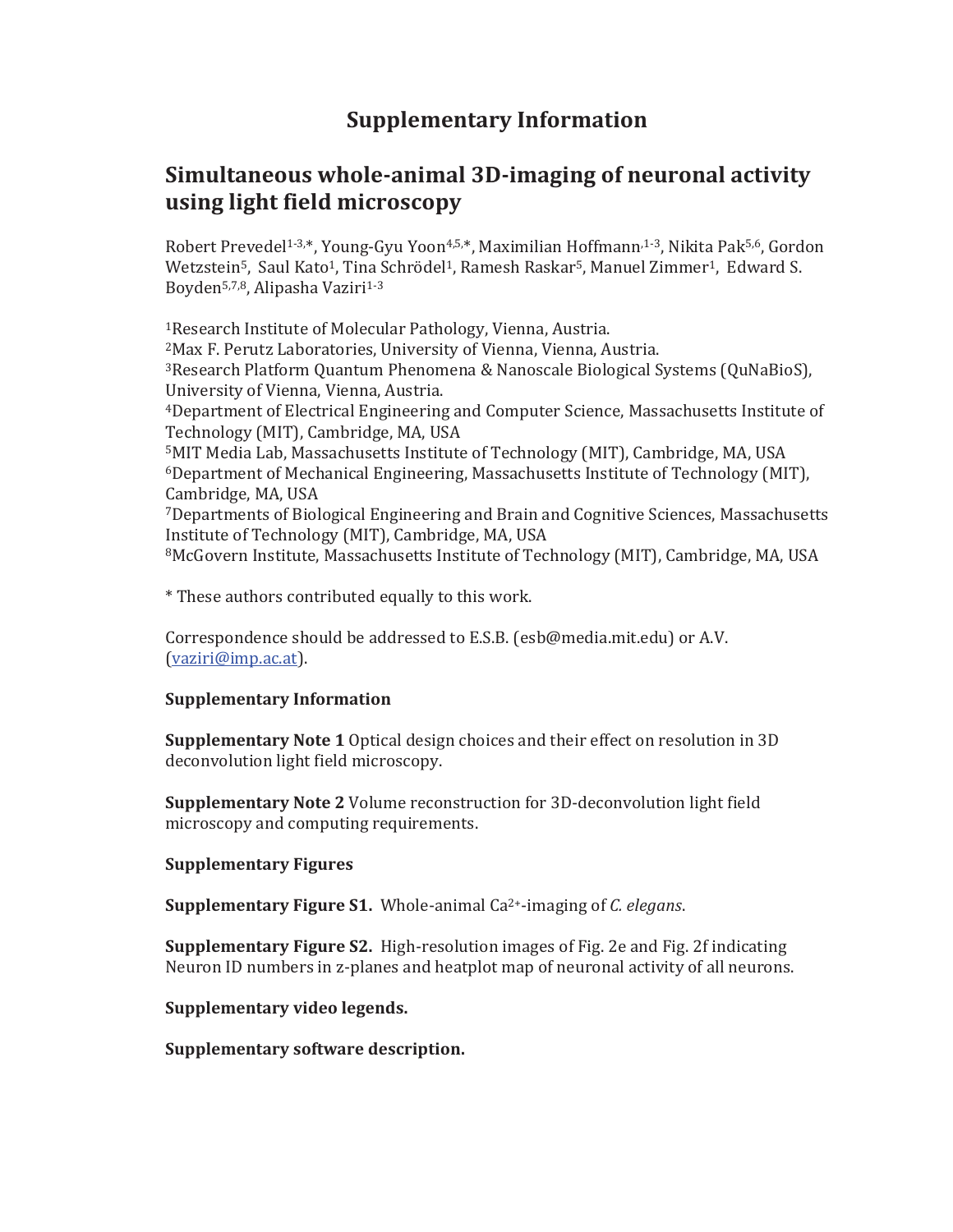#### **Supplementary Information**

**Supplementary Note 1** Optical design choices and their effect on resolution in 3D deconvolution light field microscopy.

The choice of objective and microlens array determines the spatial resolution and fieldof-view in all three dimensions. The pitch, i.e. the distance between the microlenses, in combination with the sensor's pixel size and objective magnification controls trade-off between spatial resolution vs. field-of-view while the objective's magnification and numerical aperture control axial resolution vs. axial range. Furthermore, the fieldnumber of the microlenses needs to match that of the objective in order to preserve the maximum angular information in the light fields 1.

Due to the variation in sampling density, reconstructed volumes have a lateral resolution that varies along the optical axis. On the focal plane, achievable resolution is equivalent to conventional LFM, i.e. the size of each microlens divided by the magnification of the objective lens  $(150 \text{um}/40 \text{x} = 3.75 \text{µm}$  in our system). The resolution increases for lateral sections close to the focal plane,  $\sim$ 1.5 $\mu$ m laterally in our implementation, but drops at larger distances, e.g. to  $\sim$ 3µm laterally at -25µm, in accordance with Ref. 2.

**Supplementary Note 2** Volume reconstruction for 3D-deconvolution light field microscopy and computing requirements.

The software for 3D reconstruction was written in MATLAB (Mathworks) using its parallel computing toolbox to enable multi-core processing. The software consists of three different parts: point spread function (PSF) computation, image rectification / calibration, and 3D volume reconstruction. To generate PSFs, we compute the wavefront imaged through the microlens array for multiple points in the volume 3. In contrast to previously implemented methods 2, here we calculate the PSF using vectorial diffraction theory instead of scalar diffraction theory which enables us to faithfully model high NA objective lenses. We also exploit the circular symmetric of PSF for its computation, which results in a boost in computational speed. To faithfully represent the high spatial frequency component of the wavefront, computations are performed with a spatial oversampling factor of 3x compared to the size of the sensor pixels.

For the image rectification and calibration, the size and location of each microlens with respect to the sensor pixels are estimated using calibration images showing a fluorescent slide and a collimated beam. Once the size and the location of each microlens is determined, captured images are resampled to contain 15x15 angular light field samples under each microlens. The target axial resolution of reconstructed volumes is 2 um, which requires 12-16 z-slices for worm samples.

Reconstructing individual frames of recorded image sequences using Richardson-Lucy deconvolution method took between 20 and 90 min, depending on the size of the cropped image, on a workstation using 12-cores of a Intel Xeon E2650 "Sandy Bridge" processor and 32GB of RAM. Specifically, the reconstruction of only the head ganglia region of C. elegans took about 20 minutes where the reconstruction of the whole *C. elegans* took about 90 minutes with 8 iterations of the deconvolution algorithm.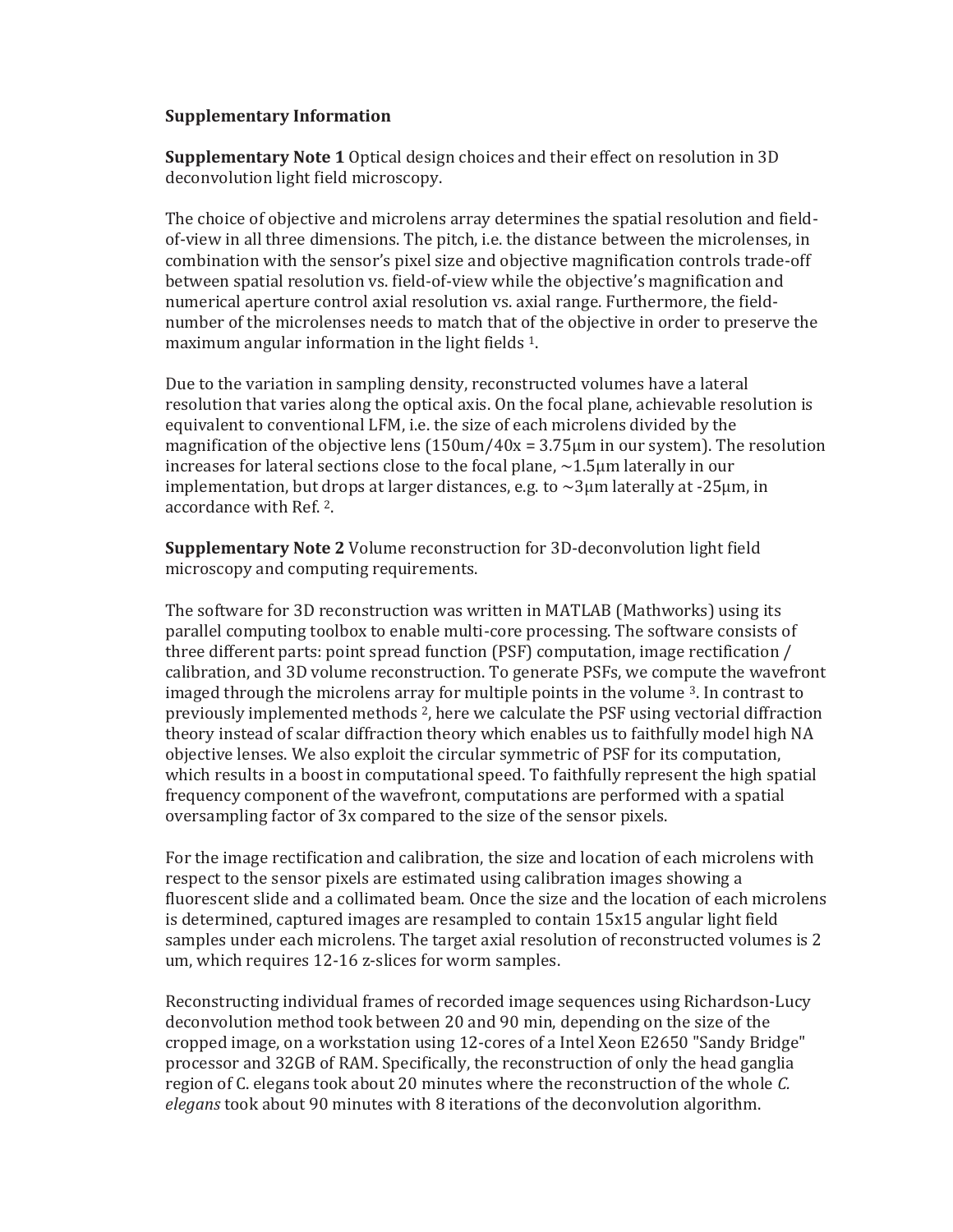However, reconstruction times of image sequences could be further optimized by using the reconstructed volume of one frame as the initial guess for the next. This removes the need for multiple algorithmic iterations at each frame and is well-justified because the imaging speed was sufficiently faster than both neuronal activity and movement of the worm.

# **References**

- 1 Levoy, M., Ng, R., Adams, A., Footer, M. & Horowitz, M. Light field microscopy. *ACM Trans. Graph.* **25**, 924-934, doi:10.1145/1141911.1141976 (2006).
- 2 Broxton, M. *et al.* Wave optics theory and 3-D deconvolution for the light field microscope. *Optics Express* **21**, 25418-25439, doi:10.1364/oe.21.025418 (2013).
- 3 Gu, M. Advanced Optical Imaging Theory *Springer* **ISBN-10: 981402130X** (1999).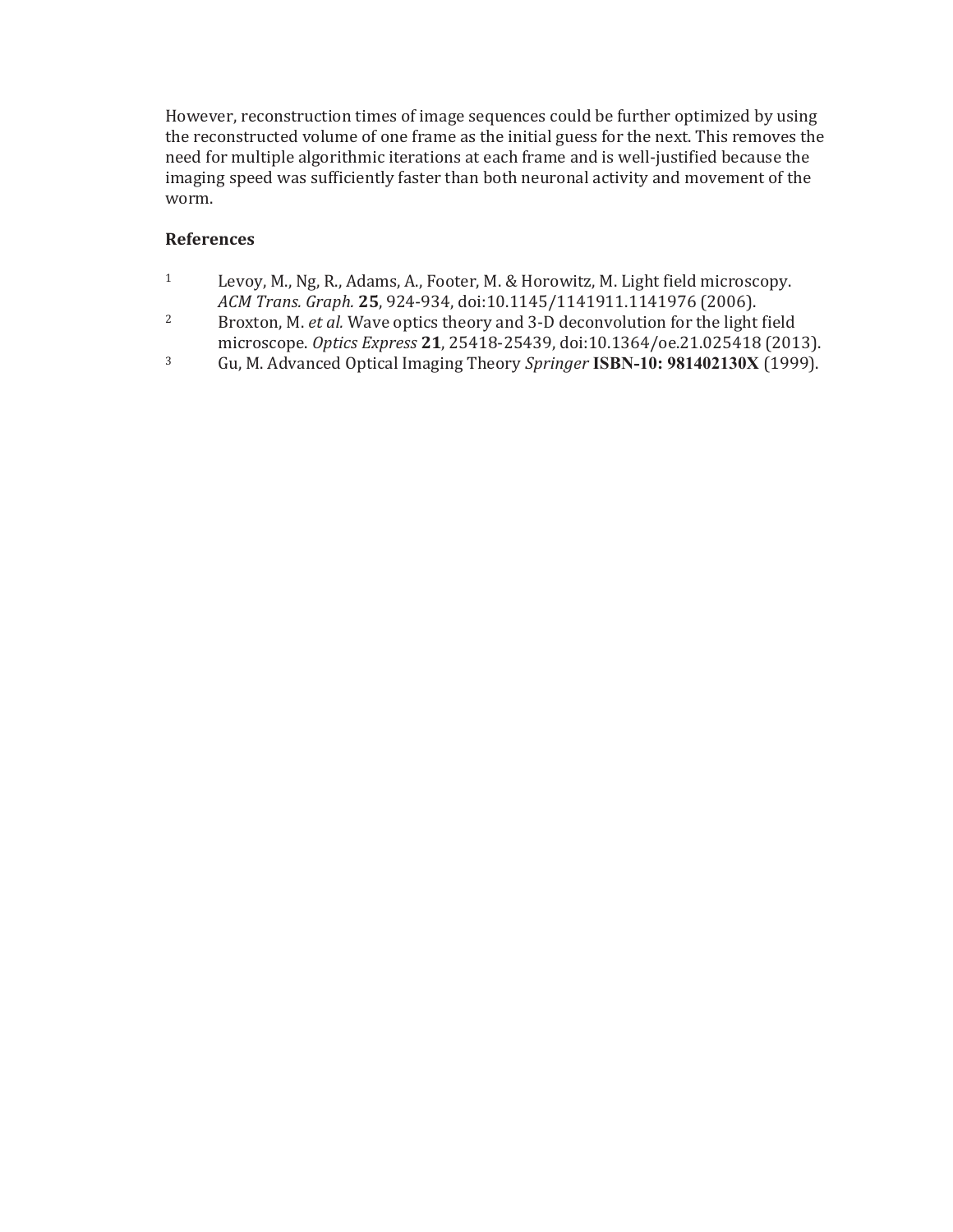# **Supplementary Figures**

**Supplementary Figure S1.** Whole-animal Ca2+-imaging of *C. elegans*. (a) Maximum intensity projection (MIP) of lightfield deconvolved image (15 iterations) of the whole worm shown in Fig. 2d, containing 14 distinct z planes. Neurons contained in red boxes were further analyzed in (b-f). NeuronIDs of z-stack in (b) match with heatplot map of neuronal activity in (f) and show neurons identified in the head using an automated segmentation algorithm, while (c) shows neuronIDs along the ventral cord with corresponding heatplot map shown in (e). Scale bar 50um.

**Supplementary Figure S2.** High-resolution images of Fig. 2e and Fig. 2f indicating Neuron ID numbers in z-planes in (a) and heatplot map of neuronal activity of all neurons in (b).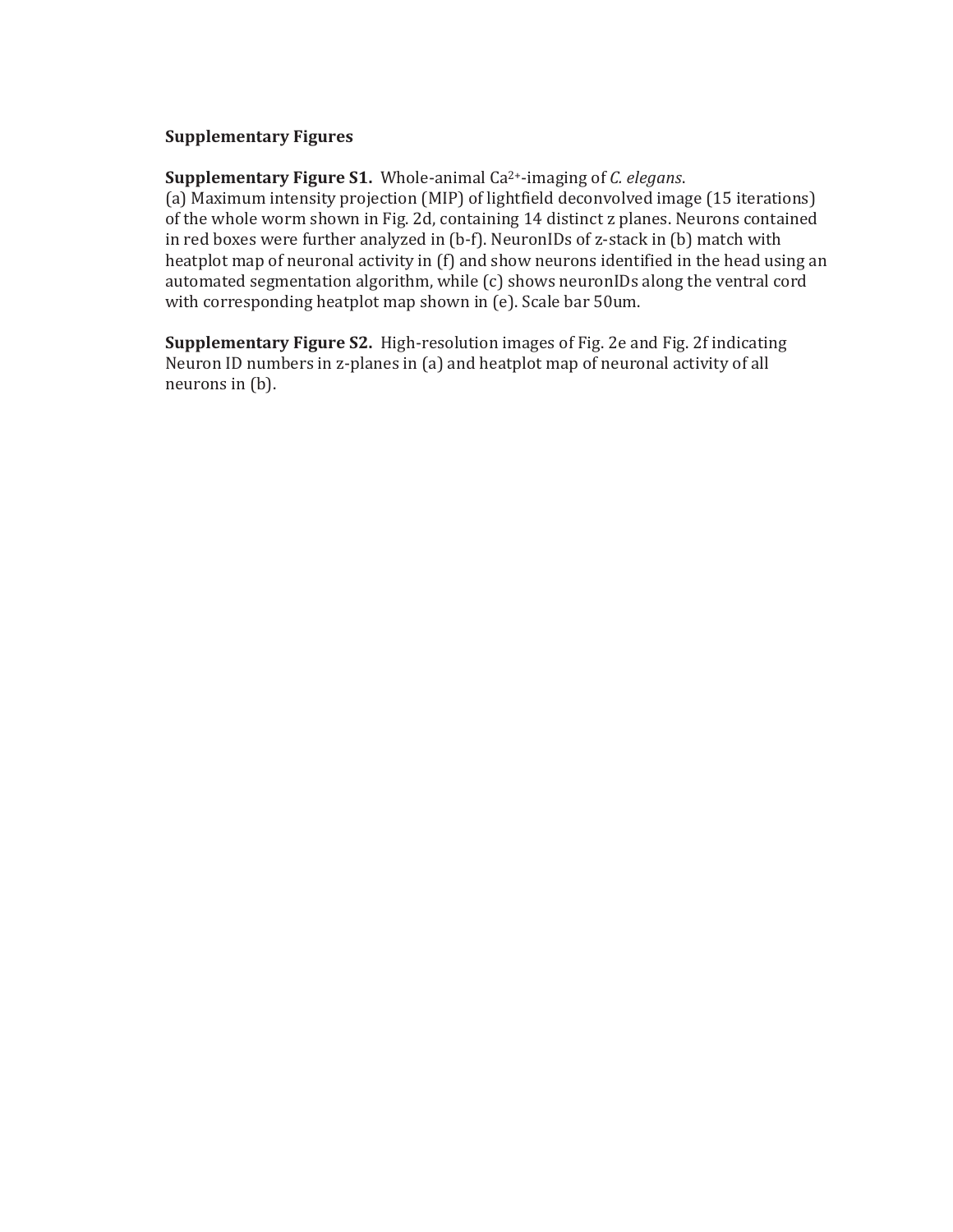# **Supplementary video legends.**

# **Supplementary Video 1. Whole animal Ca2+-imaging of** *C. elegans*

Maximum intensity projection of 14 z-planes at 2μm distance of a *Punc-31::NLS-GCaMP5K* worm. Shown are 200 seconds of recording of basal activity at 5Hz volume rate (1000 frames in total). Video frame rate is 100 frames per second, which equates to 20 seconds in real time in the video (i.e. playback speed 20x). See also Figure 2a-c.

# **Supplementary Video 2. Whole animal Ca2+-imaging of** *C. elegans*

Maximum intensity projection of 14 z-planes at 2μm distance of a *Punc-31::NLS-GCaMP5K* worm. Shown are 200 seconds of recording of basal activity at 5Hz volume rate. Video frame rate is 100 frames per second, which equates to 20 seconds in real time in the video (i.e. playback speed 20x). See also Figure 2d.

# **Supplementary Video 3. High-speed brain-wide Ca2+-imaging of** *C. elegans* **at 50Hz**

Maximum intensity projection of 12 z-planes at 2μm distance of a *Punc-31::NLS-GCaMP5K* worm. Shown are 40 seconds of recording of basal activity in the head ganglia at 50Hz volume rate. Exposure time for individual volumes was 13ms, and excitation power was 25mW, provided by a 488nm laser. Video frame rate is 500 frames per second, which equates to 500 volumes per second in the video (i.e. playback speed 10x).

# **Supplementary Video 4. Brain-wide Ca2+-imaging of** *C. elegans*

Maximum intensity projection of 15 z-planes at 2μm distance of a *Punc-31::NLS-GCaMP5K* worm. Shown are 200 seconds of recording of basal activity in the head ganglia at 5Hz volume rate. Video frame rate is 100 frames per second, which equates to 20 seconds in real time in the video (i.e. playback speed 20x). See also Figure 2e-f.

# **Supplementary software description.**

The software for 3D volume reconstruction from light-field images is available as Supplementary Software 1. It was written in MATLAB. As a preprocessing step, PSF computing function (computePSF.m) and image rectifying function ImageRectification.m) need to be run prior to running reconstruction function (Reconstruction3D.m). It also includes sample raw images of C. elegans' head ganglia region for testing. It requires MATLAB2013a and we recommend workstations with 12 core Intel Xeon processor and at least 32GB of RAM.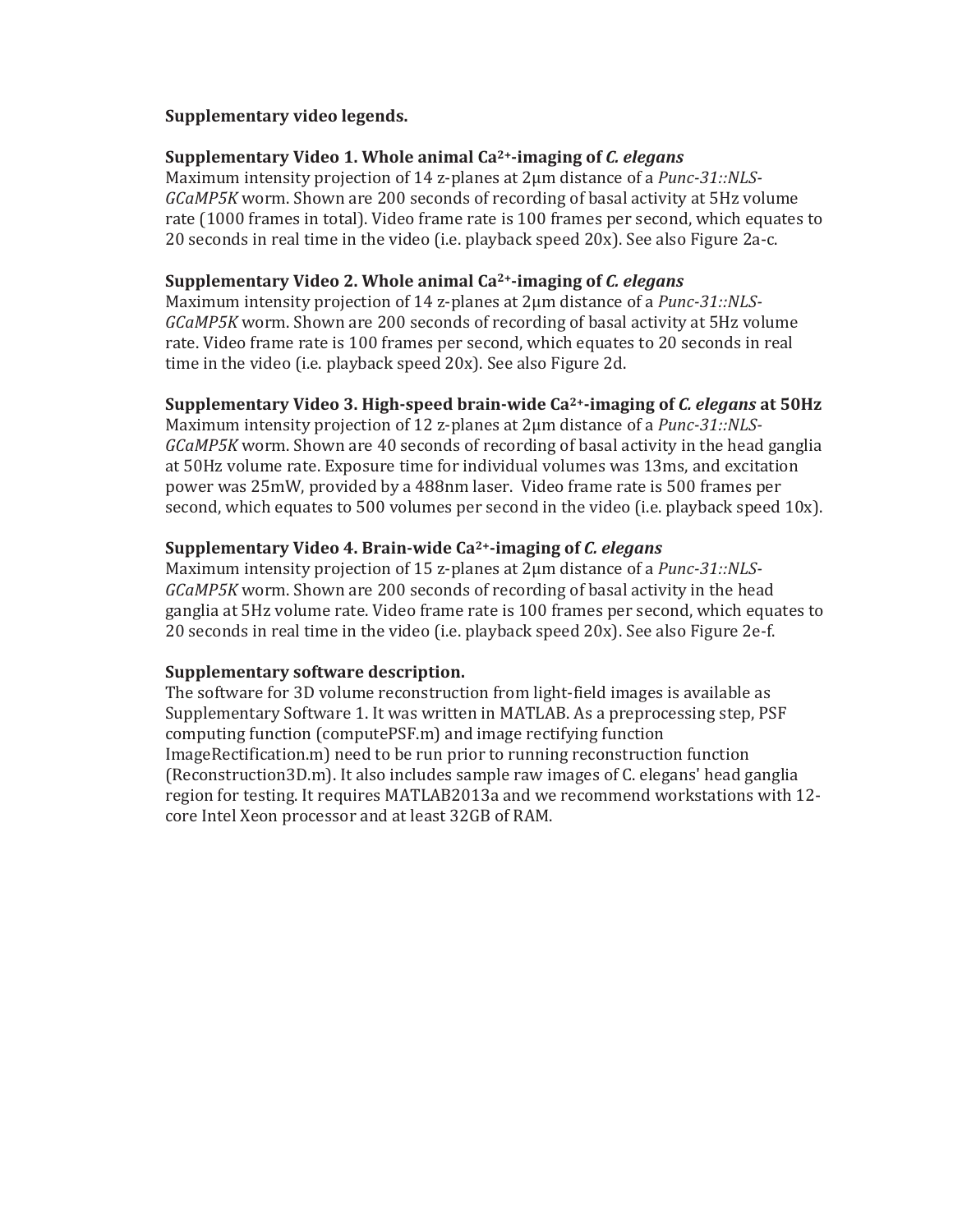